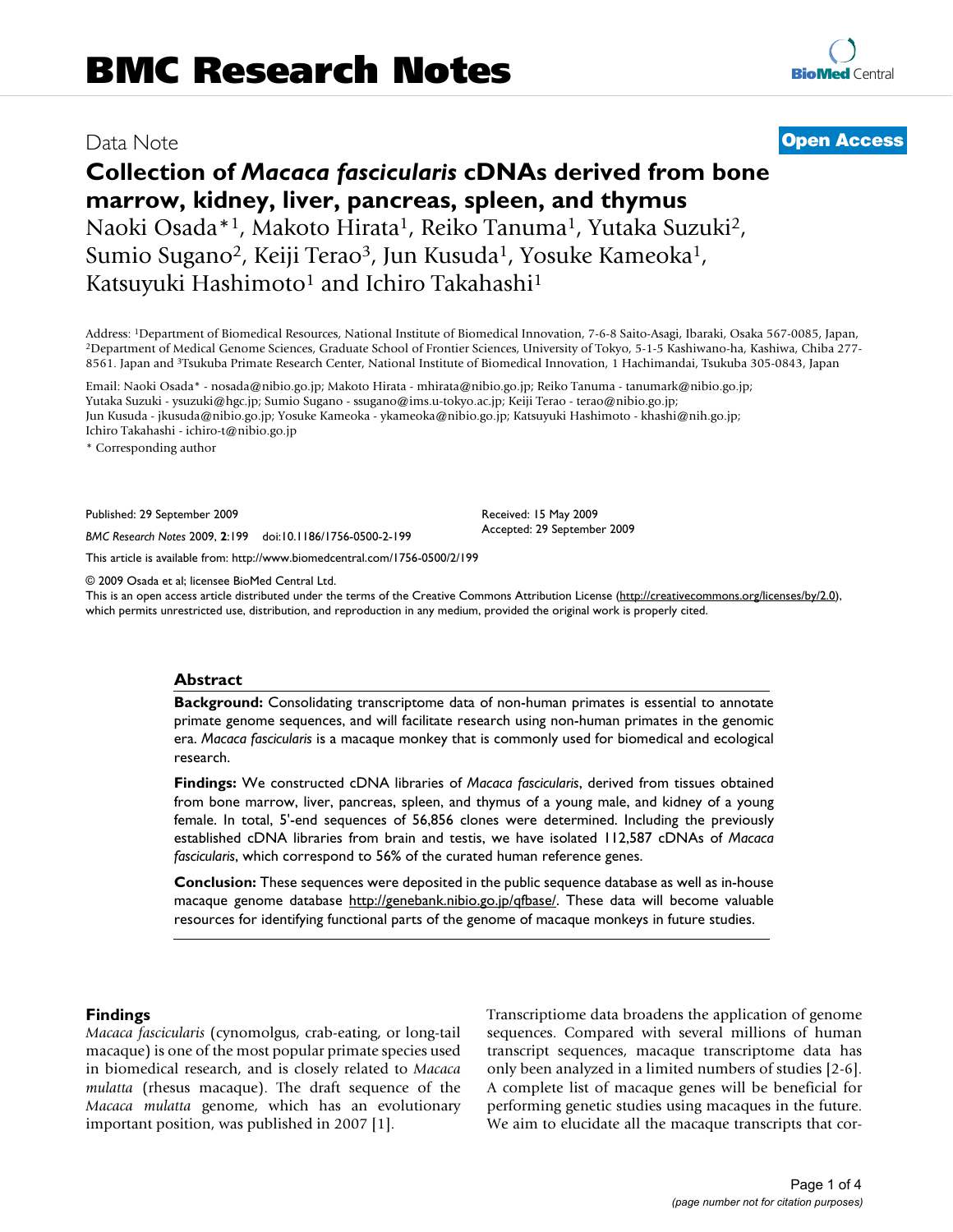respond to human genes, which have been widely accepted as reference sequences, such as the RefSeq sequences [7].

We have published expressed sequence tag (EST) and fulllength sequences, which were obtained from cDNA libraries of brain and testis of *Macaca fascicularis*, using a variety of research subjects [5,8-13]. Here, we present 5'-EST sequences from six other tissues of *Macaca fascicularis*. Bone marrow, liver, pancreas, spleen, and thymus from a 4-year-old male Malaysian *Macaca fascicularis*, and kidney from a 3-year-old female Philippine *Macaca fascicularis* were harvested. These animals are bred and reared in the Tsukuba Primate Research Center (TPRC), National Institute of Biomedical Innovation (Ibaraki, Japan). The tissues were harvested in the P2 facility in TPRC, in accordance with the guidelines of the Laboratory Biosafety Manual, World Health Organization. The libraries for kidney (QreA and QreB) and liver (QlvC) were constructed using the vector-capping method [14], and those for bone marrow (QbmA), pancreas (QpaA), spleen (QspA), and thymus (QthA) were constructed using the oligo-capping method [15]. The sequences of 5'-EST were determined by Sanger sequencing using an ABI 3730 sequencer, and all vector sequences were filtered out [5]. Nucleotide calls with a quality value (QV) of less than 15 were masked as ambiguous. After the masking, the sequences were trimmed, such that they did not contain more than four ambiguous nucleotides in a 10-bp width window, and sequences shorter than 100 bp after the trimming were filtered out. After the trimming, the average sequence length was 886.9 bp.

In total, we obtained 56,856 EST sequences from the six tissues. The repeat sequences were masked by Repbase Update before the BLAST search [16]. The BLAST search (BLASTN) was performed with a cut-off value (*E*-value) of 1e-60 against human RefSeq data [7]. Since RefSeq sequences contain partially overlapped isoforms, we constructed non-redundant RefSeq sequences based on the Entrez Gene database [17]. Hereafter, we shall refer to the non-redundant RefSeq sequences as RefSeq genes. There were 23,236 RefSeq genes, including non-coding RNAs in the human genome at the time of investigation (Release 34) [7]. Out of the newly isolated 56,856 cDNA clones, 44,603 matched to 4940 human RefSeq genes. Of the 12,253 non-RefSeq clones, 40 consisted of repeat sequences, and the other 1631 did not show any homology to human transcript sequences in public databases using a lower cutoff value (1e-15). Meanwhile, 23,900 EST sequences were homologous to multiple RefSeq genes with the high cutoff value (1e-60). The average nucleotide sequence identity between the best BLAST hit pairs was 95.26%. The nucleotide sequence identity was slightly lower than that estimated using full-length cDNA

sequences of high quality [5], and supposed to reflect some sequencing errors in the EST sequences. In some cases, the nucleotide sequence identity between the best and second best hit pairs were very close, which was probably due to gene duplications specific in the human lineage. The difference in nucleotide sequence identities between the best and second best BLAST hits were less than 0.5% in 8996 ESTs. In such cases, the best hit orthologs would not be regarded as unique orthologs of humans and macaques. In Figure 1, we classify the macaque ESTs according to the number of BLAST hits to RefSeq genes. The average nucleotide sequence identities were ordered by the rank of BLAST hits. For example, the nucleotide sequence identity in the second bin represents the identity between the second best hit pairs.

In conjunction with the previously sequenced cDNA clones, we obtained 112,587 EST sequences corresponding to 8262 human RefSeq genes, which correspond to 36% of all human RefSeq genes. When we restricted the analysis of the human RefSeq genes in the manually curated status (Reviewed or Validated status) [7], 56% (6,177/11,080) of the human RefSeq genes were covered by the macaque transcriptome.

As shown in Table 1, the number of RefSeq genes that were represented in the libraries was different in different tissues. In order to measure the unbiased transcript redun-



#### **Figure 1**

**Number of BLAST hits (cutoff: 1e-60) against the human RefSeq genes**. The grey bars represent the number of macaque ESTs matched to the human RefSeq genes. ESTs matched more than nine RefSeq genes were combined into a single bin. The red circles and lines represent the average nucleotide sequence identity between the macaque ESTs and RefSeq genes, ordered by the rank of BLAST hits. For example, the sequence identity in the second bin represents the sequence identity between the second best hits.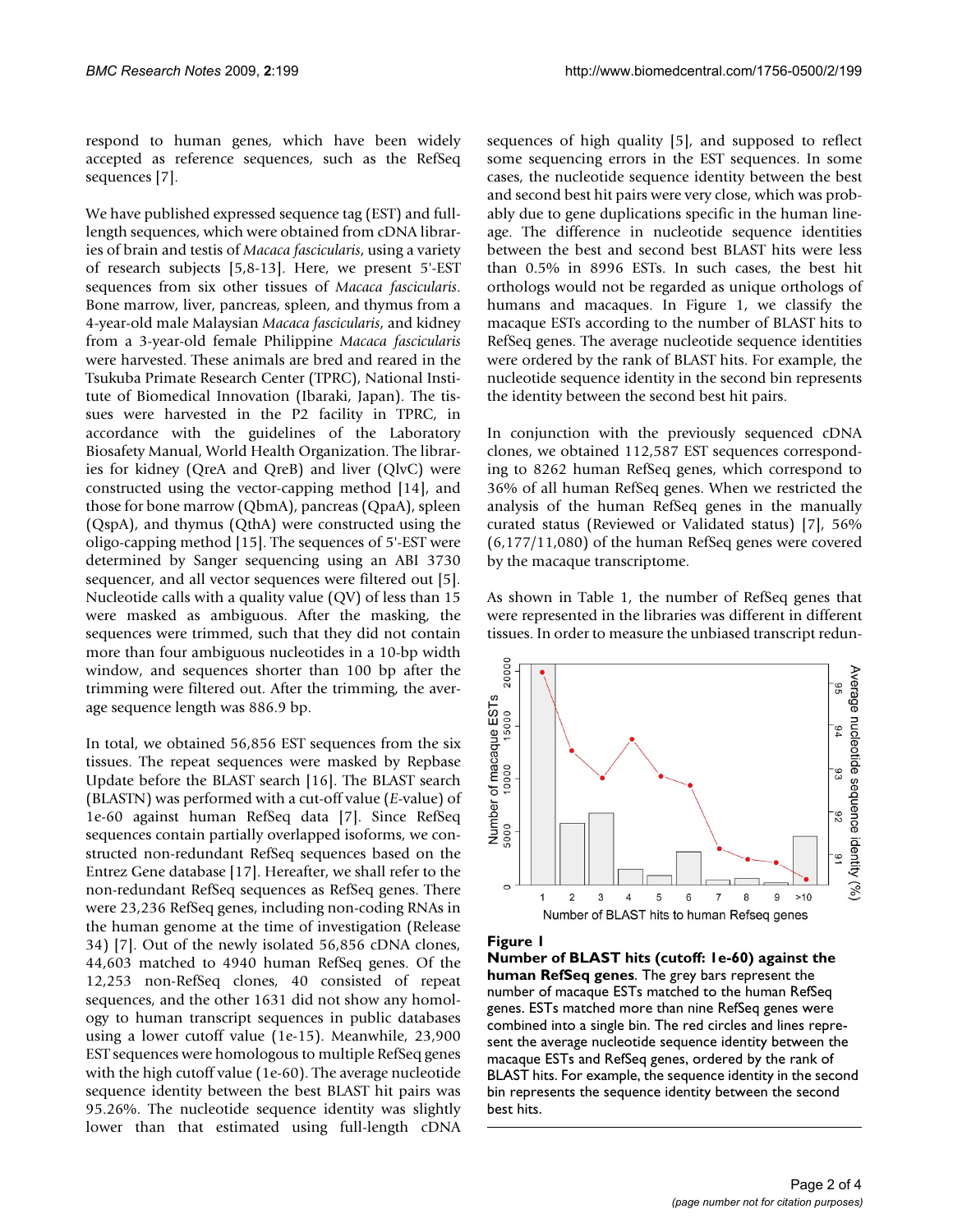| <b>Tissue</b>                | <b>Total clones</b> | Covered RefSeq <sup>d</sup> | non-RefSeqe | Redundancyf |
|------------------------------|---------------------|-----------------------------|-------------|-------------|
| Brain cortex <sup>a, c</sup> | 28679               | 4035                        | 10259       | 2.32        |
| Brain stemb, c               | 5758                | 1591                        | 2050        | 2.40        |
| Cerebellum <sup>c</sup>      | 11003               | 2340                        | 4179        | 2.32        |
| Testis <sup>c</sup>          | 8551                | 1833                        | 3300        | 2.36        |
| Liver                        | 9188                | 1360                        | 3853        | 3.21        |
| Kidney                       | 9558                | 2495                        | 2630        | 1.91        |
| Bone marrow                  | 9472                | 1366                        | 1317        | 3.26        |
| Spleen                       | 9783                | 1556                        | 1527        | 3.15        |
| <b>Thymus</b>                | 9566                | 1295                        | 1491        | 2.96        |
| Pancreas                     | 9289                | 534                         | 1435        | 9.83        |
| All                          | 112587              | 8262                        | 32269       | 2.14        |

#### **Table 1: Summary of** *Macaca fascicularis* **cDNA libraries**

aBrain cortex includes parietal lobe (Qnp), temporal lobe (Qtr), occipital lobe (Qor), and frontal lobe (Qfl).

bBrain stem includes medulla oblongata (Qmo) and the other part of brain stem (Qbs).

cThese sequences were determined by the previous studies [8-10,12].

dNumber of human RefSeq genes that have macaque homologs in each library.

eTheNumber of macaque cDNA clones that do not have human RefSeq homologs.

f Estimated from randomly chosen 1000 macaque transcripts, averaged over 1000 simulations.

dancy in each tissue, we estimated the redundancy of the human RefSeq homologs in 1000 macaque transcripts in each tissue. We randomized the transcript data and selected 1000 transcripts to enumerate the human RefSeq genes covered by the transcripts. The redundancy was given by the number of transcripts (1000) divided by the number of human RefSeq genes covered by the transcripts. This procedure was repeated 1000 times for each tissue, and the average redundancy was estimated. The results are shown in the last column of Table 1. Pancreas showed the highest redundancy; while brain and testis showed low redundancy, indicating that the gene expression complexity in brain and testis is higher than that in the other tissues, as suggested previously [18]. We also found that the kidney library (QreA) had very low redundancy. It was constructed using the vector-capping method, which does not amplify the template cDNA by PCR and may reduce the redundancy of the library [14]. In order to test the effectiveness of the cloning methods, we compared the redundancy of the transcript in our liver library constructed using the vector-capping method, and the previously reported liver library constructed using the oligo-capping method [6]. The redundancy in the vectorcapped liver library was 3.21 (Table 1). In contrast, the redundancy in the oligo-capped liver library was 5.19 [6], which was significantly higher than that in the vectorcapped library (*P* < 0.001, permutation test).

We have developed an in-house database for the genome data of *Macaca fascicularis* (QFbase: [http://](http://genebank.nibio.go.jp/qfbase/) [genebank.nibio.go.jp/qfbase/\)](http://genebank.nibio.go.jp/qfbase/) [5]. The *Macaca fascicularis* cDNA sequences described in this report were annotated and added to this database. They were also mapped on the rhesus macaque genome sequence using the BLAT program [19]. The results can be viewed in the *Macaca fascic-* *ularis* genome browser [http://genebank.nibio.go.jp/cgi](http://genebank.nibio.go.jp/cgi-bin/gbrowse/rheMac2/)[bin/gbrowse/rheMac2/,](http://genebank.nibio.go.jp/cgi-bin/gbrowse/rheMac2/) which is implemented using GBrowse software [20]. The DDBJ/EMBL/Genbank accession numbers of these sequences are DC629777- DC639249 (bone marrow), DC639249-DC648806 (kidney), DC620589-DC629776 (liver), FS362802-FS372090 (pancreas), DC848487-DC858269 (spleen), and DK575154-DK584719 (thymus).

## **Availability and requirements**

• **Project name**: *Macaca fascicularis* cDNA sequencing project

- **Project home page**: [http://genebank.nibio.go.jp/](http://genebank.nibio.go.jp/qfbase/) [qfbase/](http://genebank.nibio.go.jp/qfbase/)
- **Operating system(s)**: Platform independent
- **Programming language**: PERL
- **Other requirements**: Generic web browser
- **License**: GNU, GPL
- **Any restrictions to use by non-academics**: none

## **Abbreviations**

EST: expressed sequence tag; QV: quality value;

# **Competing interests**

The authors declare that they have no competing interests.

# **Authors' contributions**

NO, KT, JK, YK, KH, and IT contributed to the design of the research. NO analyzed the data. NO and KH wrote the